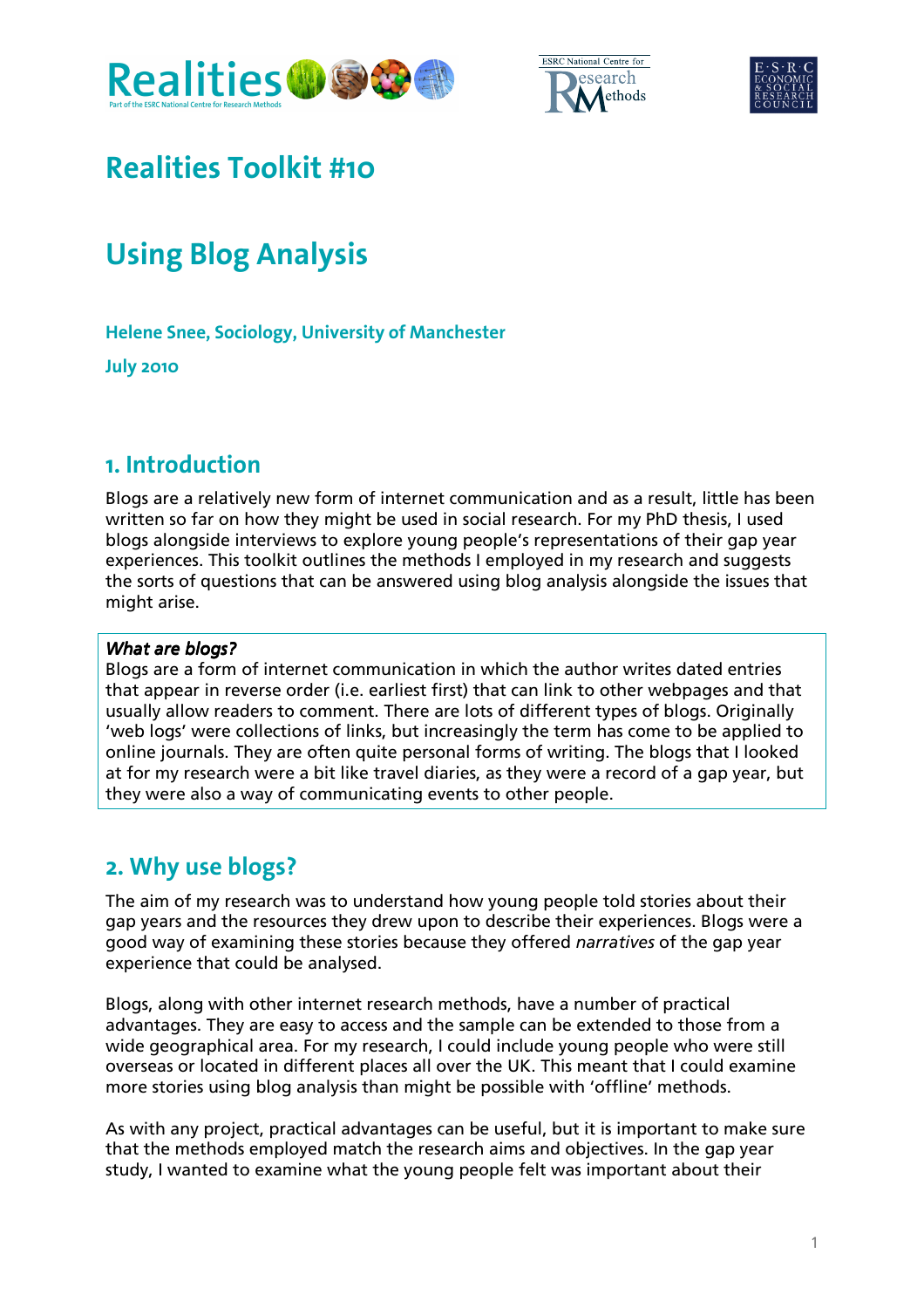experiences. The data was not driven by what I wanted to know but what the bloggers wanted to share.

Using blogs like this wouldn't be suitable for all types of research. For example, using unsolicited blogs would not have been useful if I wanted to know why the young people had taken time out in particular countries, because they might not have blogged about their reasons.

Another key factor to bear in mind is that it is not always possible to verify the identity of a blog author. For my research, it was not crucial to the research questions, because I was focussing on the stories. But if I had wanted to make claims about the link between the class background of the bloggers and their stories, for example, then blogs would not have been as appropriate. Even so, I did have to exclude one of the blogs I initially included in my study, because after contacting the author they did not meet the sample criteria (see Section 3). It might not always possible to check who the author of a blog is, so it is important to think about the sorts of conclusions you can draw from your analysis.

It is also important to consider who you can access using blog research. Not everyone uses the internet and not everyone who does will write a blog. Even though younger people might be more likely to blog, I had to think about who might be excluded from my research. For example, are people who are less affluent less likely to blog? This meant that my research could not claim to represent all gap year experiences. However, what I could do was examine the types of stories that are told about the gap year.

### **. Searching for blogs**

The first step was to construct a sample of blogs that matched the aims and objectives of the research:

- I conducted an internet search for the phrase 'gap year', initially on two blog search engines: Google Blog Search and Technorati.
- These searches suggested some common websites that were in use for gap year blogs: Myspace, LiveJournal and Globenotes, so I also searched for the same phrase on these sites.
- This generated a large number of results, which included blogs that discussed gap years, but were not necessarily written by a gapper themselves. In addition, the results also included a number of 'spam' blogs (blogs that are set up as advertisements or to generate traffic to a particular website; see Li and Walejko 2008).
- Each search result was recorded in a table, which contained:
	- o a reference number;
	- o the gender, age and location of the author (if possible);
	- o additional comments, for example the context of the reference to the term 'gap year';
	- o whether the blog was suitable to include in the sample.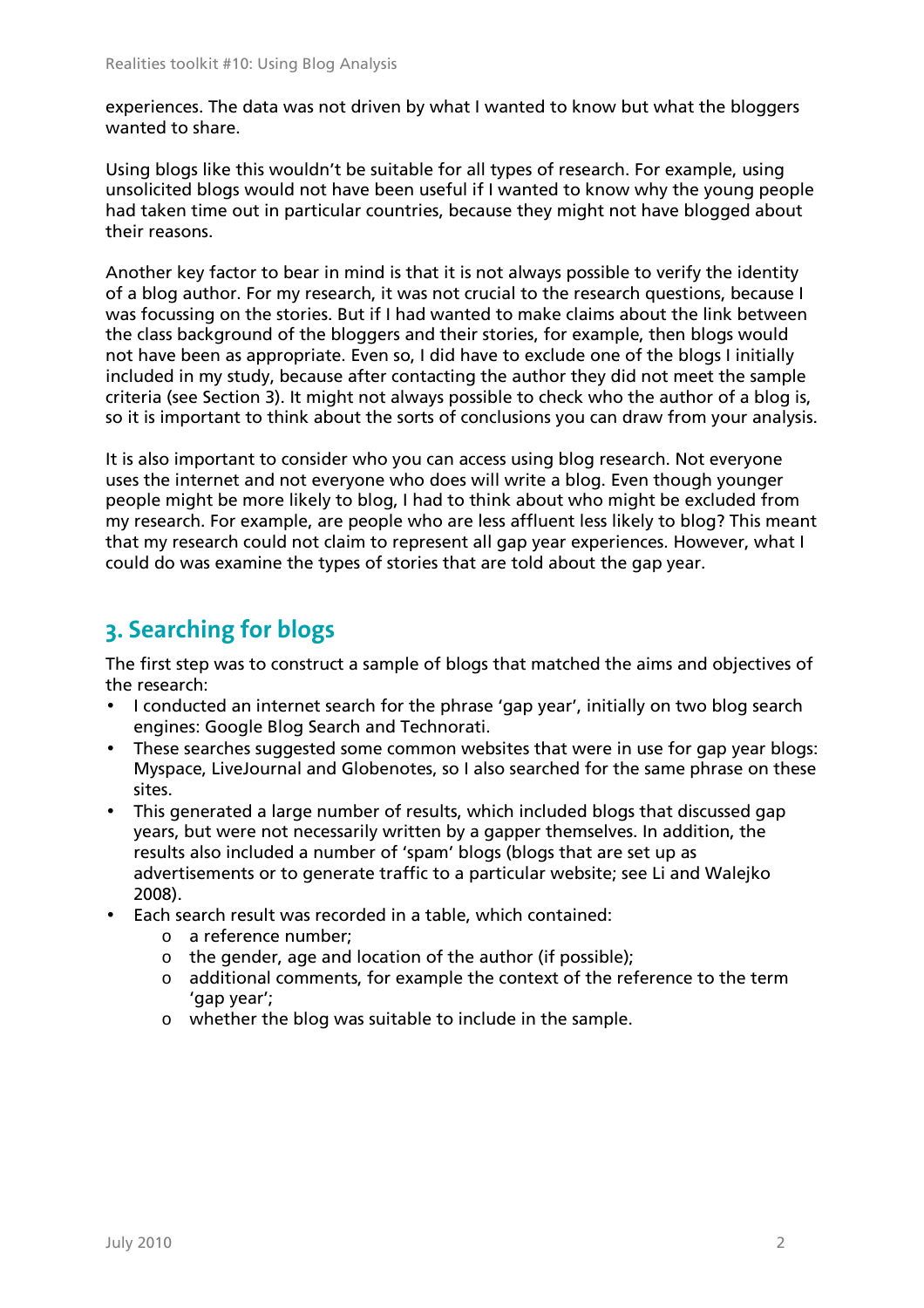| Ref           | <b>Link</b>          | <b>Author Details</b>                                                                      | <b>Comments</b>                                                                                                                | Inc. in<br>sample? |
|---------------|----------------------|--------------------------------------------------------------------------------------------|--------------------------------------------------------------------------------------------------------------------------------|--------------------|
|               | [Link to<br>website] | 18 year old US male taking<br>gap year between high<br>school and college                  | Seems to be a 'high-flyer' -<br>set up his own company at<br>12 and now has a book<br>deal (info from link to<br>another blog) | $\mathbf x$        |
| $\mathcal{P}$ | [Link to<br>website] | 50 year old female "taking"<br>time out"                                                   | Not travelling (recovering<br>from hospital treatment)                                                                         | $\mathbf x$        |
| 3             | [Link to<br>websitel | Company blog -<br>advertising for xxx (gap<br>year provider - charitable<br>organisation). | N/A                                                                                                                            | $\mathbf x$        |
| 4             | [Link to<br>website] | 19 year old male - UK<br>teaching / travelling<br>around Thailand                          | Seems to have initially<br>planned to go to more<br>countries – need to read in<br>depth.                                      | ✓                  |

#### Sample of table used to record blogs found during searches

- Blogs were included in the sample if, on first reading, they met the following criteria:
	- $\circ$  the author was from the UK:
	- o they took their year out overseas;
	- o they took their gap year between secondary school and university;
	- o they contained more than one or two posts (it seemed that some young people set up blogs with the intention of recording their gap year but then did not do it!)
- I then read these blogs more closely to double check if the blog met the above criteria.
- I also wanted to ensure that the final sample was balanced in terms of gender, and the type of gap year taken (i.e. there was an even spread of people who just travelled; who just undertook volunteering or work placements; and who did both of these activities).
- A total of 700 blogs were collected and recorded, which led to a final sample of 39 blogs.

#### Things to consider when searching for blogs:

- What criteria are you going to use? What is central to your research?
- Are there particular websites that seem to be used by your research population?
- Devise a way of keeping a record of your searches as you go.
- If you have a specific topic or type of blog that you are trying to find, be prepared to sift through lots of results.

### **. Managing blog data**

Once the sample had been finalised, the next step was to consider how to deal with the blogs when I was analysing them. Blogs are multimedia texts, and alongside the written elements, the gap year blogs I sampled also contained: photos; video clips; hyperlinks to other websites; advertisements; and audio files. I decided to focus on the written textual aspects of the blogs. Not all of them contained all of these multimedia objects, so it would have been difficult to compare them. Also, I was not interested in blogs as a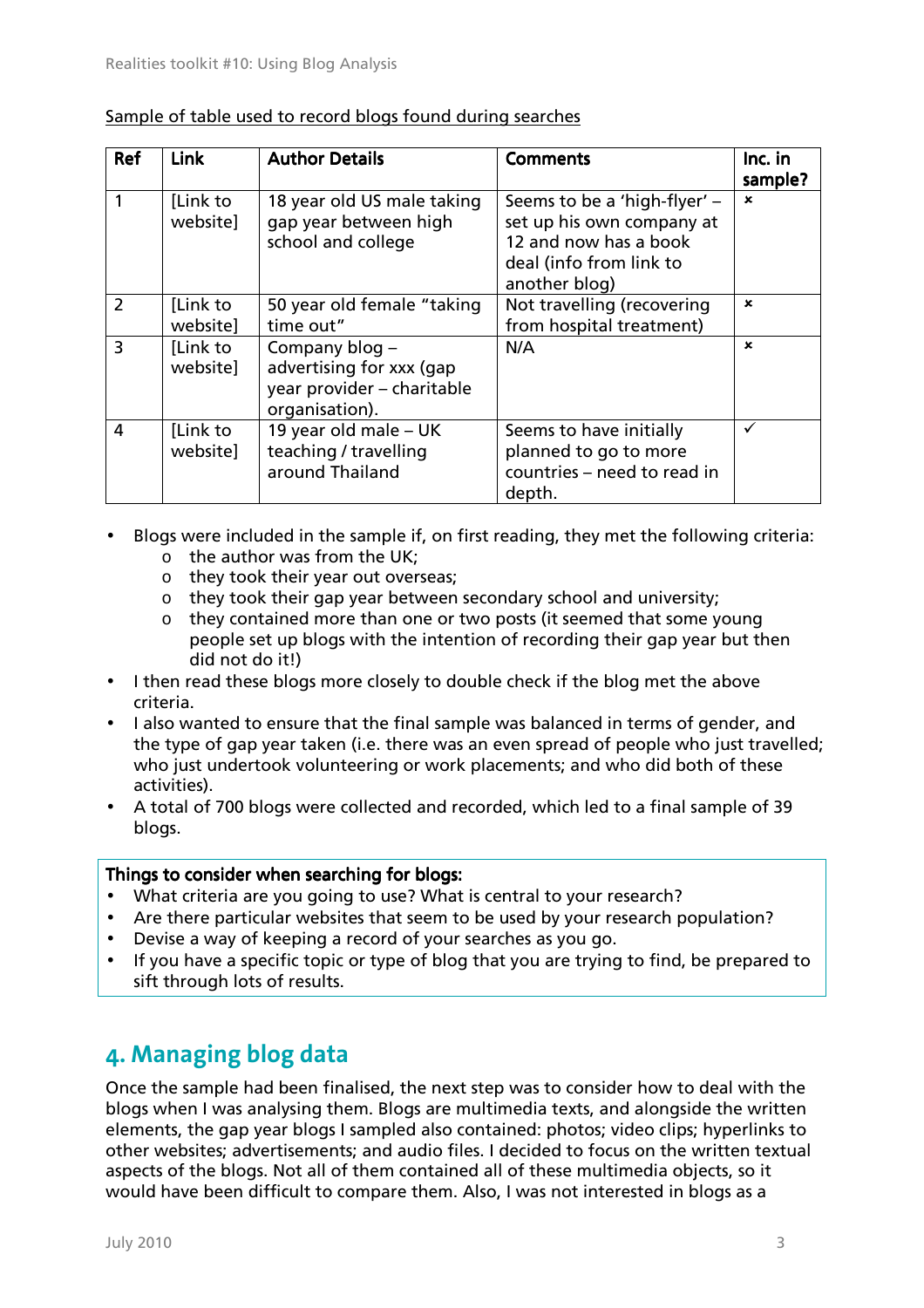medium as such, but the ways in which young people told stories about their experiences. Furthermore, I had a lot of data, and needed to find an easy way to manage it. Taking all of this into consideration, I decided to convert the blogs into text files so that they could be easily imported into the version of the data analysis software that I was using (Atlas.ti).

#### Converting webpages to text (in Internet Explorer)

File -> Save As Then select: Save as type -> Text File (\*.txt).

Each journal was saved as a single text file in chronological order (earliest first, reversing the order of the posts as they appeared online) and then imported into Atlas.ti. This took a long time, but it was worth it in order to be able to code the data.

Different data analysis programs offer different ways of dealing with websites. Whole web pages can be saved, opened in Microsoft Word and then saved to be imported into NVivo, for example. Updates to data analysis software, like the latest version of NVivo, are increasingly able to deal with multimedia data. If you are interested in these elements of blogs, then it is worthwhile exploring the functions of such programs, and also the literature on visual methods. It very much depends on exactly what you are trying to explore with your analysis.

Another thing to consider is that blogs can be constantly changing. Some blogs may be 'finished' and never be updated, but often they are ongoing, and comments can be added to 'old' posts. I therefore had to take a practical decision to save the blogs on a specific date and time.

Even just focusing on the written text for my project was time-consuming. The total number of words I collected was over 1 million. Online methods provide instant access to lots of data but this has to be balanced with making sure that you have a manageable sample. I also had to cut some of the blogs down and exclude any posts written before / after the gap year itself that did not include any reference to the bloggers' time out to make sure I was focussing on the most relevant material.

It is advisable to read the blog online even if you decide to import it into a data analysis package. This helps you gain an understanding of the blog in context and you can see it how it is meant to be viewed, even if you then end up analysing particular elements of it in analysis software.

#### Points to consider:

- Are you going to focus on the written text only or is it important to your analysis to include multimedia objects like photographs and video?
- Explore the options in data analysis software for dealing with webpages.
- Try to be practical in terms of the amount of data you collect it is easy to collect lots and lots of data using internet searches but this can be overwhelming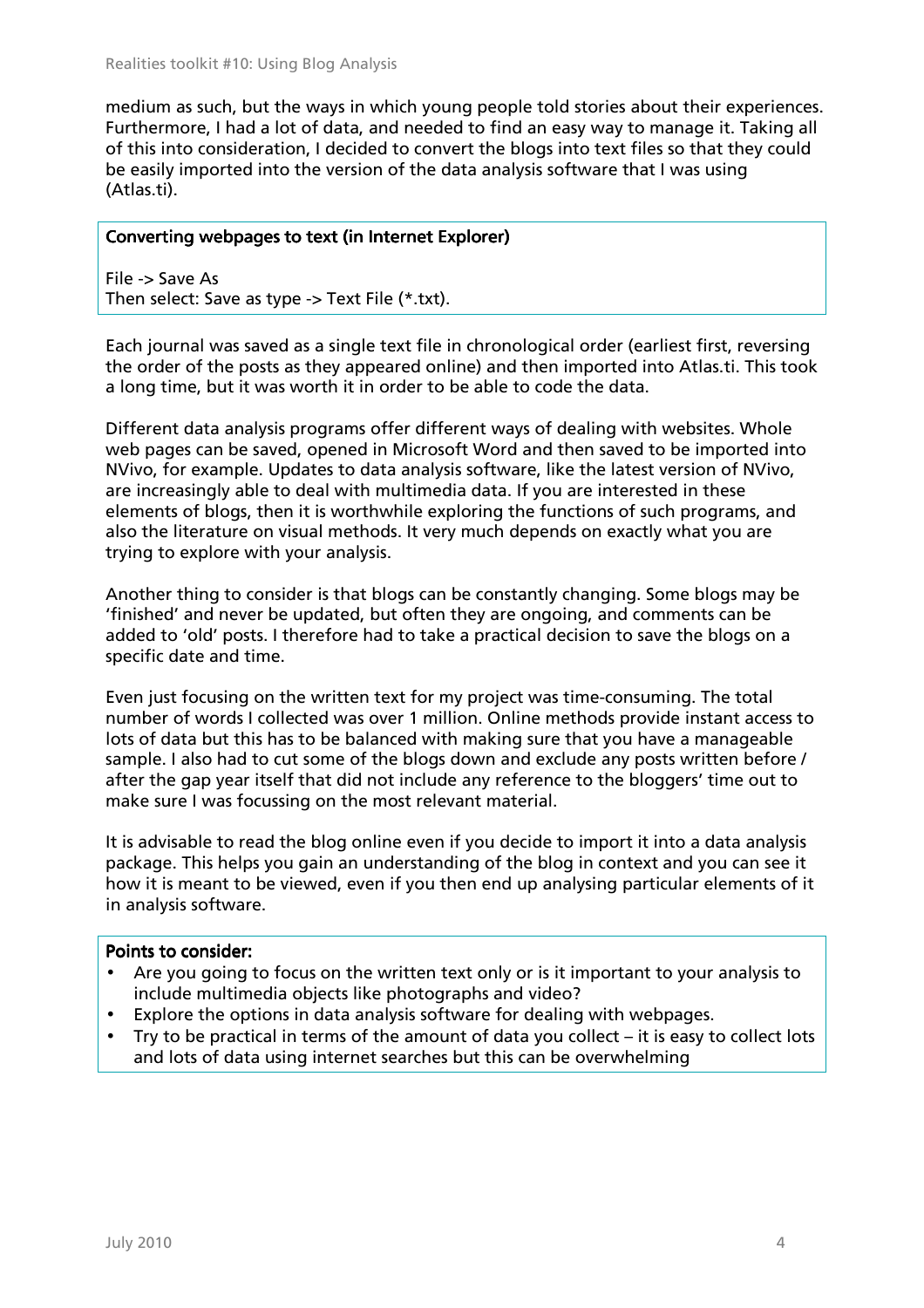## **. The ethics of blog research**

Like any research project, blog analysis should be conducted according ethical guidelines. However, it can be difficult to apply these guidelines to online research. I had two overlapping issues that I needed to think about in my gap year project:

#### • Are blogs public or private?

Although the blogs I sampled were feely available on the internet, the difference between public and private is 'blurred' online. People might write something without thinking about how anyone with an internet connection can access it – in other words, they might have a false sense of privacy. It is also important to think about who is the intended audience of a blog – probably not a researcher! In addition, the gap year blogs I sampled also contained some personal information, like the young person's real name and email address.

#### Should I protect the participants or recognise their rights as authors?

Given that there was some personal information in the blogs, it could be argued that the bloggers should be treated in the same way that you might treat interview participants, for example. This would mean:

- $\circ$  gaining informed consent to take part in the research
- $\circ$  anonymising their details and keeping them confidential. This is difficult with internet data because it can be easily found using a search engine.

The problem with this is that bloggers might actually want to be recognised for the work that has gone into their blogs, so they should instead be treated the same as someone who has written a newspaper article, for example. Published material like this does not require informed consent and so it would be important to recognise the author by providing a link to their blog when writing up the research.

#### Resolving ethical issues:

- Consult the literature on internet research ethics (see further reading). What sort of advice does this offer?
- The Association of Internet Researchers (AoIR) has published a set of ethical guidelines that can help with establishing privacy.
- Is there any research that has been conducted on similar issues using blogs or other online methods? How did these authors resolve any ethical dilemmas?
- What is the technical privacy of the blogs are they open access?
- What is the perceived privacy of the blogs do they seem very private, or do the authors directly speak to people they might not know?
- What is the content of the blogs for example, are they on sensitive topics?
- What is the context of the blogs for example, have they been written by vulnerable people?
- Are you quoting directly from the blogs? How easy would it be to identify individuals?

There was a strong case for considering the gap year blogs as public data and therefore that informed consent was not required. They were publicly accessible and there was a sense that they were perceived as being so. I established this as many of the blogs contained biographies of the author (so that unknown readers would know something about them) and when I conducted interviews with some of the bloggers, they were aware that the blogs were not totally private.